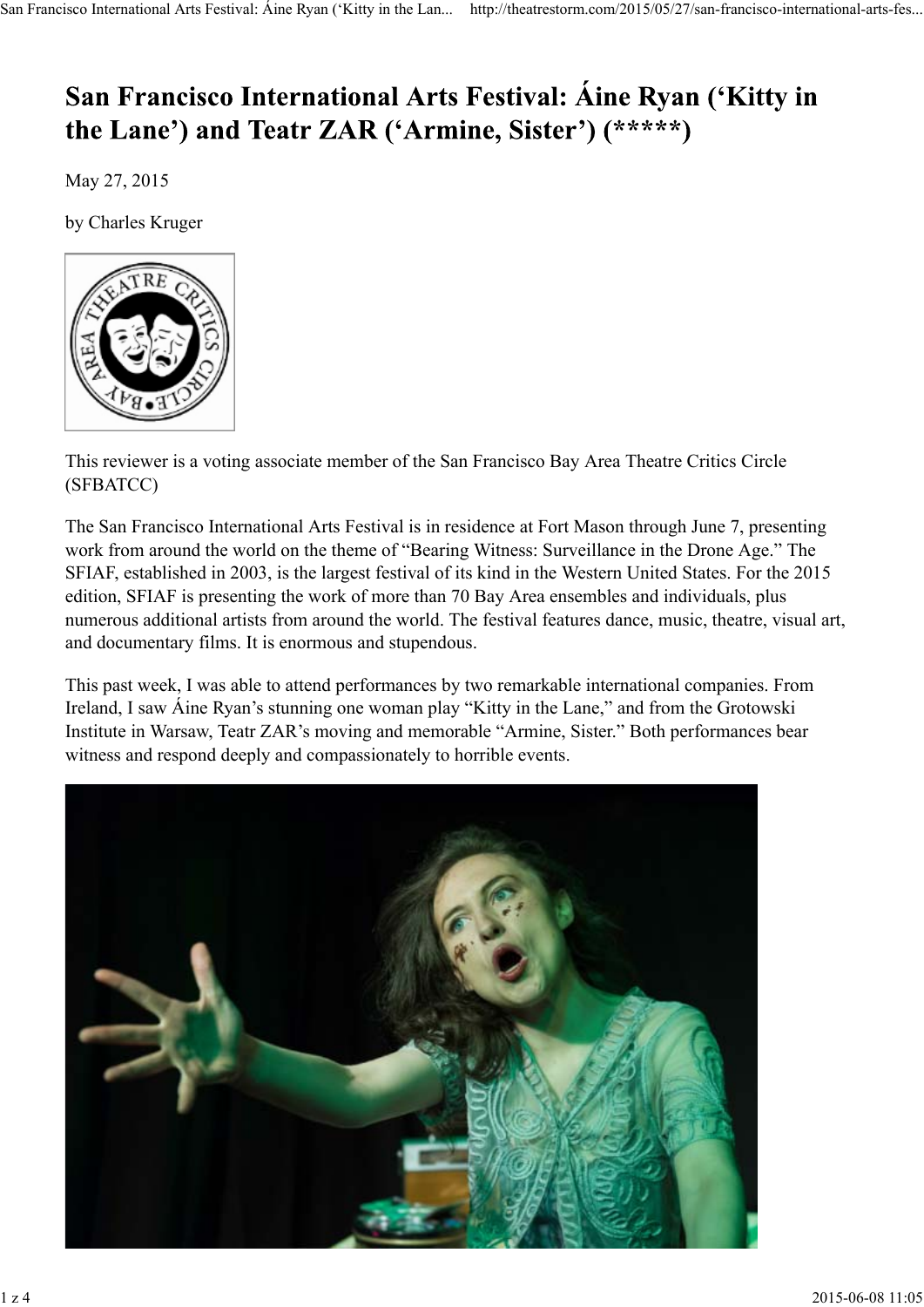\_\_\_\_\_\_\_\_\_\_\_\_\_\_\_\_\_\_\_\_\_\_\_\_\_\_\_\_

Áine Ryan as "Kitty in the Lane." Photo Credit: San Francisco International Arts Festival.

## **"Kitty in the Lane" written by and starring Áine Ryan. Presented by Studio Perform from the Republic of Ireland. U. S. Debut.**

Áine Ryan's "Kitty in the Lane" is an extended monologue by Kitty, who lives in poverty on an isolated lane in rural Ireland. The name Kitty suggests a cat, not a human being, and indeed when we meet her she seems to be not quite like an ordinary person. She has a disturbingly fay presence, ballet dancer thin with an odd angular physicality. She moves like a puppet being jerked on strings, very mechanically, as if her soul is missing. Her personality is as hard as nails. It is a powerful choice in that even before we hear Kitty's story, we can see that she is damaged. Her story emerges gradually — she is caring for a sick father. She loves a brother who is absent. She has an unreliable boyfriend. Watching her, we can see something is terribly wrong, that she is not merely damaged, but monstrous. Slowly, we come to understand why she is, indeed a monster, and what has made her so. It is the story of a life of grinding poverty and oppression, of every imaginable sort. There is sexual abuse, emotional abuse, death, rape, and more. It is unrelenting. And yet, we see glimpses of a charming lass, a beautiful, intelligent, loving lady and in the midst of our horror at what she has become, we are charmed and saddened by the glimpses of what she might have been. All of this is presented by Ryan in a fabulously accomplished piece of acting in which she creates an entire community of characters from Kitty's competitive best friend, to her athlete brother, her oppressive father, the townspeople, her boyfriend, a corrupt constable who raped her at her own brother's funeral. The play is a devastating indictment of systemic poverty, unchecked patriarchy, and the damage it wrecks on the innocent. How devastating? Even though there is no nudity or obvious obsenity, several audience members walked out on the performance which I attended. They were clearly upset by the intensity of the piece. Those that remained, however, experienced a profound catharsis by the time it was over, and the applause was appropriately thunderous.

In the end, we know that Kitty is a monster, guilty of unspeakable crimes, and yet we cannot judge her too harshly; the realities of the life that made her are too clearly in evidence. Ryan makes us love and understand Kitty, crimes and all, an extraordinary accomplishment both as playwright and actress. 'Kitty in the Lane' is Ryan's playwrighting debut. It will certainly not be her last hurrah!

*"Kitty in the Lane," produced by Studio Perform and the San Francisco International Arts Festival. Written and performed by Áine Ryan. Technical Design and Stage Management: Emily Matthews, Gemma Miller. Music Arrangement: Cáit Ryan, Ella Stapleton, recording by Eoin Ryan.*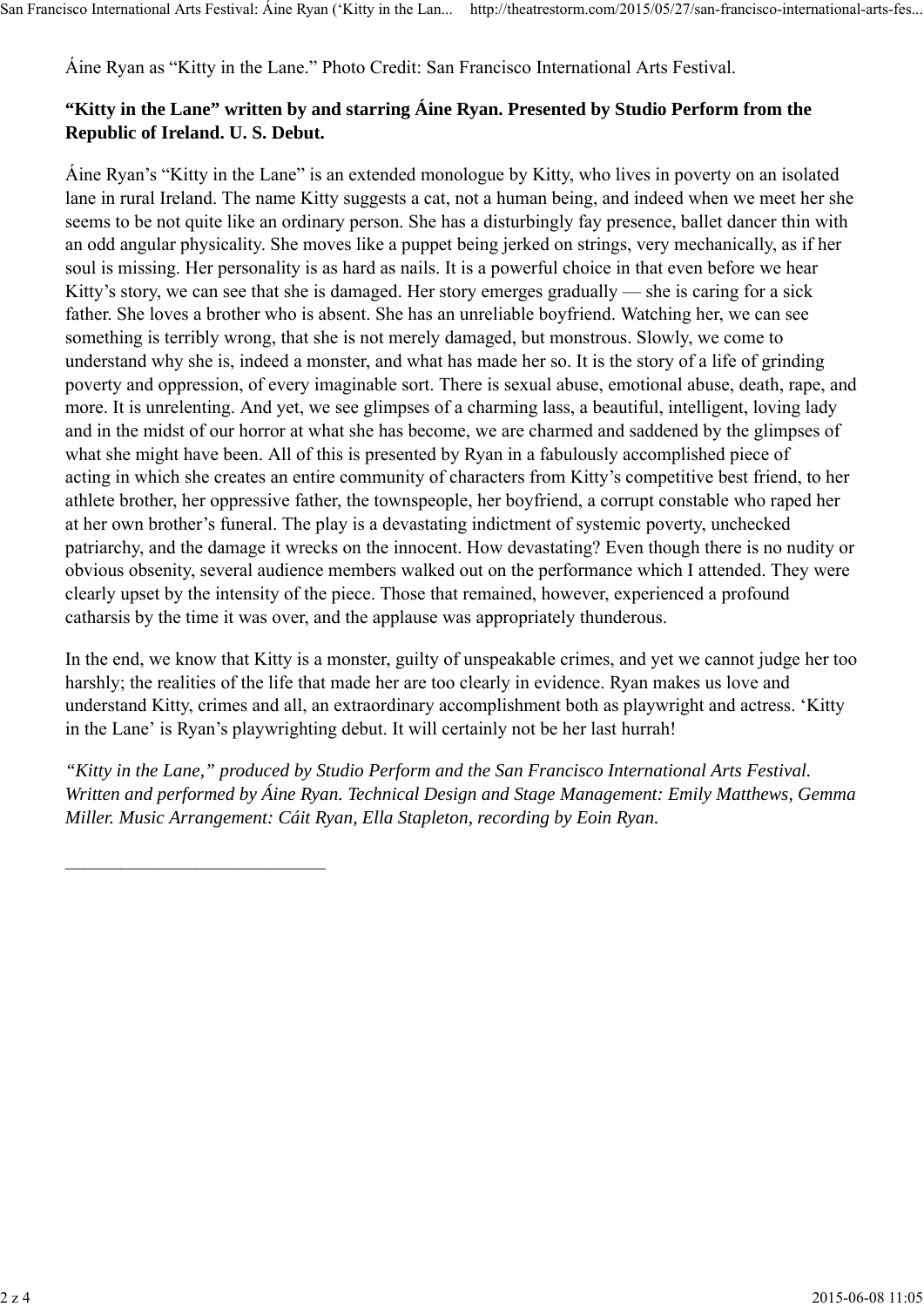

An image from Teatr ZAR's "Armine, Sister." Photo Credit: Irena Lapińska.

## **"Armine, Sister" by Teatr Zar from the Grotowski Institute in Warsaw.**

Teatr ZAR is the world's premiere proponent of the vision of the late Polish genius Jerzy Grotowski, universally recognized as one of the most important and influential directors in world theatre of the past 50 years. Grotowski was a proponent of what he called "poor theatre" — a theatre which stresses above all the physical presence of the actor in direct relation to the spectators, as opposed to spectacle. His practice also included the use of elemental scenic elements such as fire and water manipulated by actors, and sound created entirely by actors. In later years, he expressed an interest in what he called "objective drama" — movements, sounds, gestures, properties which would be evocative in and of themselves, without necessarily being attached to a narrative.

With "Armine, Sister," Teatr Zar challenges the reviewer to come up with superlatives that can do justice to this dazzling demonstration of what such "poor theatre" can accomplish. Here are a few that come to mind: brilliant, innovative, original, thrilling, stunning, spectacular, moving, profound, authentic, inspired.

Years in the making (and it shows), "Armine, Sister" is a contemplative witness of the Armenian